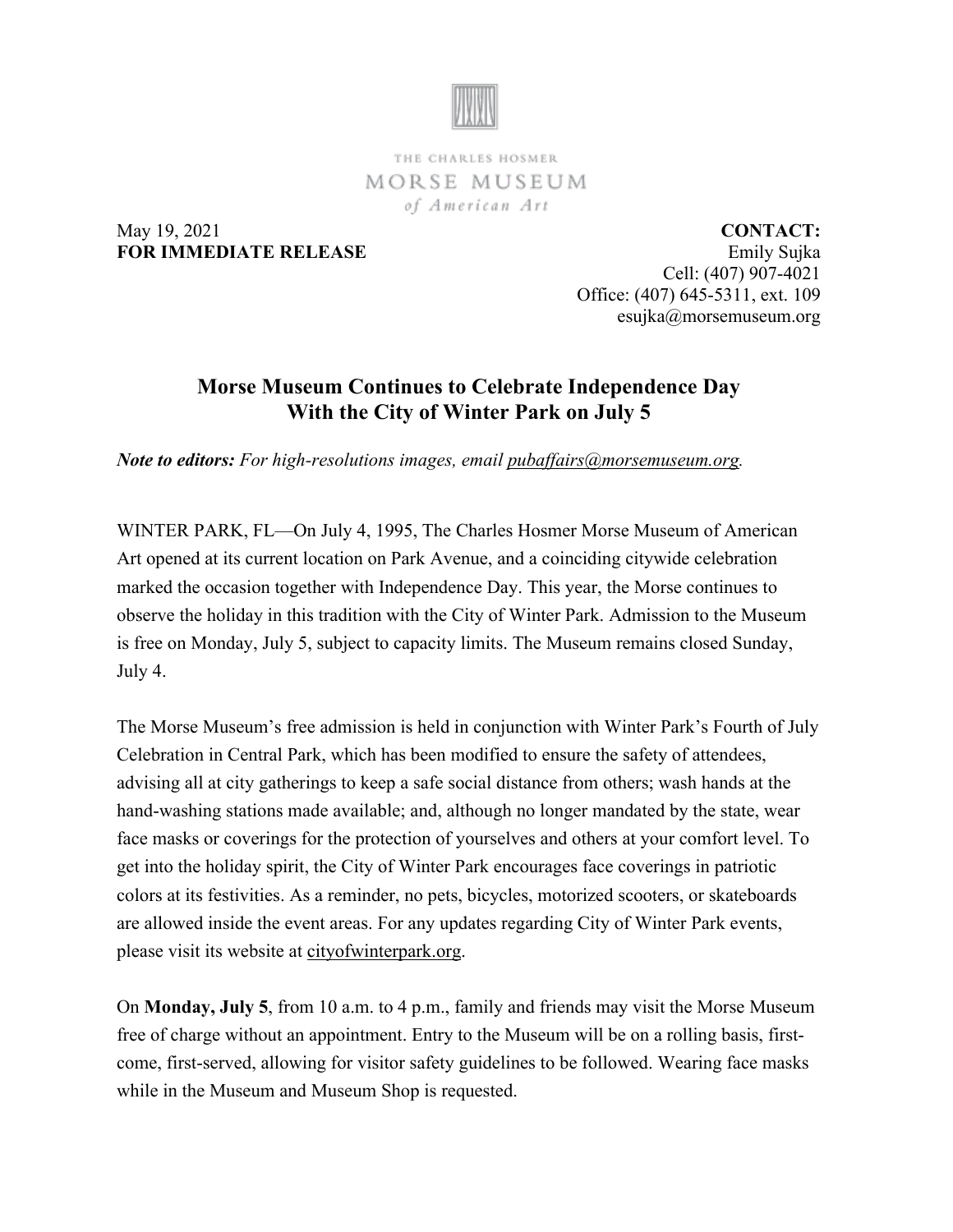On display during the Independence Day celebration on July 5, and only for this special time, a 1798 cream jug by American silversmith and patriot Paul Revere (1735–1818) will be featured along with a baseball signed by Babe Ruth (1895–1948), Ty Cobb (1886–1961), and Lou Gehrig (1903–41), legends of America's pastime.

Two new spring shows, *Watercolors from Louis Comfort Tiffany's "Little Arcadia"* and the *Chinese Blue and White Porcelain* vignette, offer never-before-seen acquisitions and even more details about Tiffany's workshops and inspirations. The exhibition *Watercolors from Louis Comfort Tiffany's "Little Arcadia"* features watercolor studies by Alice Carmen Gouvy (1863–1924) and Lillian A. Palmié (1873–1944), Tiffany designers who were selected to work in an idyllic workshop, often somewhat enviously referred to as "little Arcadia." The vignette *Chinese Blue and White Porcelain* exhibits precious and still avidly collected 18th- and 19th-century Chinese export porcelain drawn from the recent donation to the Morse Museum by the family of lifelong Orlando residents Dr. Benjamin L. Abberger Jr. and Nancy Hardy Abberger.

For those who would prefer to celebrate with the Museum at home, the Morse offers many opportunities. The Morse Museum's website includes online activities, videos, and an audio tour, all free. The Museum actively posts images and information about featured works of art on its [Facebook,](https://www.facebook.com/morsemuseum/) [Instagram,](https://www.instagram.com/morsemuseum/) Pinterest, and [Twitter](https://twitter.com/MorseMuseum?ref_src=twsrc%255Egoogle%257Ctwcamp%255Eserp%257Ctwgr%255Eauthor) pages.

The Morse Museum is home to the world's most comprehensive collection of works by American designer and artist Louis Comfort Tiffany (1848–1933), including the chapel interior he designed for the 1893 World's Columbian Exposition in Chicago and art and architectural objects from Tiffany's celebrated Long Island home, Laurelton Hall. Installed in the fall of 2020, Tiffany's remarkable fireplace hood is now on view in the wing dedicated to Laurelton Hall. The Museum's holdings also include American art pottery, late 19th- and early 20th-century American paintings, graphics, and decorative art.

The Morse Museum, founded in 1942 by Jeannette Genius McKean (1909–89) and led for nearly a half century by her husband, Hugh F. McKean (1908–95), is owned and operated by the Charles Hosmer Morse Foundation. The Museum receives additional support from the Elizabeth Morse Genius Foundation. It receives no public funds.